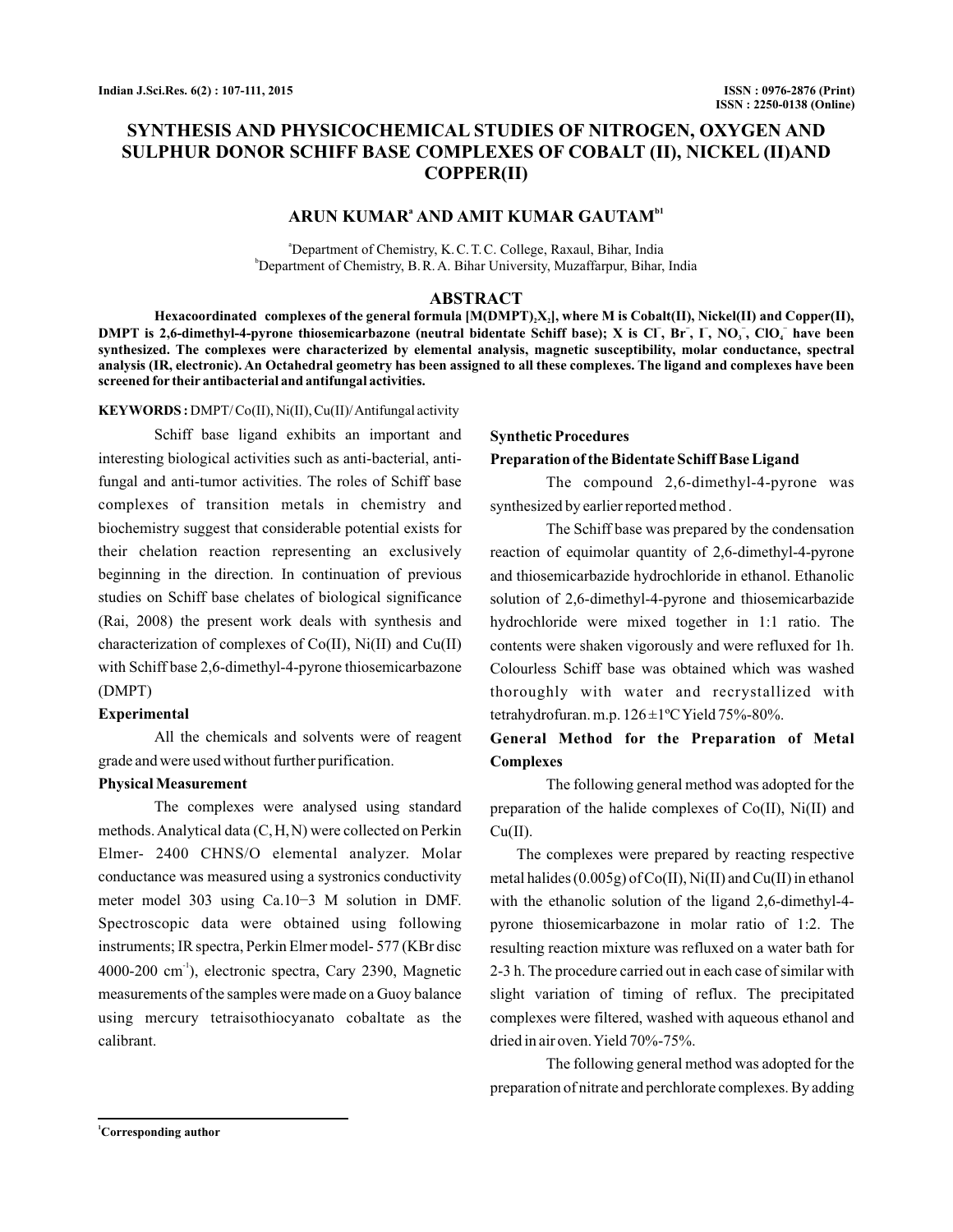a ethanolic solution of respective metal nitrate or metal perchlorate (0.05g) to a hot ethanolic solution of ligand 2,6 dimethyl-4-pyrone thiosemicarbazone with vigorous stirring. The resulting solution was heated on a water bath for 2 h. The precipitated complexes were filtered, washed several times with ethanol and then dried in air oven. Yield 70%-75%.

## **RESULTSAND DISCUSSION**

#### **Infrared Spectra**

The relevant vibrational bands and assignments of the ligand and metal complexes are listed in table-1.

IR spectrum of the ligand DMPT exhibits a medium broad band at 3460 cm<sup>-1</sup> assigned to  $v_{N,H}$ . In the spectra of the complexes this band appears without any change confirming the non participation of either primary or secondary amino group in coordination. The  $>C=N$ (azomethine) (Rana et al., 2002) and  $\geq$ C=S (Agarwal et al.,1995) observed at 1500 cm<sup>-1</sup> and 800 cm<sup>-1</sup> respectively, in the spectrum of the Schiff base ligand DMPT shows a downward shift  $(\sim 1470,770)$  in all the complexes. These suggest participation of the azomethine N and thione S atom of thiosemicarbazone moiety of Schiff base ligand DMPT in coordination. The linkage through azomethine N and Sulphur atoms of thiosemicarbazone moiety is supported by the appearance of bands in the far IR region 530-505, 470- 440 and 410-390 cm<sup>-1</sup> assigned to  $v_{M-O}$ ,  $v_{M-S}$ ,  $v_{M-S}$ , 325–270 cm<sup>-1</sup>which assigned to  $v_{M-X}$  (X= Cl<sup>-</sup> or Br<sup>-</sup> or I<sup>-</sup>). respectively. The coordination through metal halogen is confirmed by the appearance of a band in the region These assignments are supported by literature (Nakamato,1976). The evidence of metal halogen linkage is further confirmed by the low value of molar conductance in the range  $2.6 - 4.8$  ohm<sup>-1</sup> cm<sup>2</sup> mol<sup>-1</sup>. The bands at 1541 and 1420 cm<sup>-1</sup> with a separation of 121 cm<sup>-1</sup> suggest monocoordinated nitrate group (Addison et al.,1971).

A strong band at  $620 \text{ cm}^{-1}$  and a medium intensity band at  $1140 \text{ cm}^{-1}$  observed in the spectrum of the perchlorate complexes indicating a monodentately coordinated perchlorate group (Harikumaran and Prabhakaran, 2000).

### **Magnetic Susceptibility and Electronic Spectral Studies**

The electronic spectra of all the complexes have been recorded in the region 10,000-25,000 cm<sup>-1</sup> and 22600-22000 cm<sup>-1</sup> assignable to the transitions  ${}^{4}T_{2g}$  (F)  $\leftarrow {}^{4}T_{1g}$ (F),  ${}^4A_{2g}(F) \leftarrow {}^4T_{1g}(F)$  and  ${}^4T_{1g}(P) \leftarrow {}^4T_{1g}(F)$  respectively. The above mentioned spectral bands indicate octahedral geometry for Co(II) complexes (Mane et al., 2000). The Octahedral geometry of Co(II) complexes is also supported by magnetic susceptibility value in the range 4.83- 5.11 B.M. The Ni(II) complexes exhibit three absorption bands in the region 10500-10100, 16200-15300 and 24600-24000 cm<sup>-1</sup> respectively assignable to  ${}^{3}T_{2g}(F) \leftarrow {}^{3}A_{2g}(F), {}^{3}T_{1g}(F) \leftarrow$  ${}^3A_2(F)$  and  $T_{1g}(P) \leftarrow {}^3T_2(F)$  transition respectively. The above mentioned spectral bands proposes octahedral geometry for Ni(II) complexes (Mishra, Khare and Gautam,2002). It is also supported by magnetic susceptibility values of the complexes of the complexes in the range 3.13-3.20 B.M. The Cu(II) complexes exhibit two broad bands in the region 11400-11000  $cm^{-1}$  and 14600-14100 cm<sup>-1</sup> assigned to transitions  ${}^{2}T_{2}(F) \leftarrow {}^{2}E_{g}$  and charge transfer band respectively which proposes octahedral geometry for Cu(II) complexes (Sacconi,1968). The magnetic moment values for Cu(II) complexes are found in the range 1.86-1.92 B.M.  $2(F)$  and  $T_{1g}(P) \leftarrow T_2(F)$  transition<br>ove mentioned spectral bands p<br>ometry for Ni(II) complexes (P<br>autam, 2002). It is also suppo<br>sceptibility values of the complexes<br>example are range 3.13-3.20 B.M. The Cu(II) co<br>oad b

## **Conductivity Measurement**

Molar conductance values of the complexes of Co(II), Ni(II) and Cu(II) were found to be in the range 2.6- 4.8 ohm<sup>-1</sup> mol<sup>-1</sup> cm<sup>-2</sup> in DMF proposes their non electrolytic<sup>37</sup> nature. The molar conductance values also supported the structure assigned on the basis of physico-chemical and spectroscopic measurements.

#### **AntimicrobialActivity**

The ligand DMPT and its complexes of Co(II), Ni(II) and Cu(II) complexes were screened for their antibacterial activity against bacteria, Eschericia coli and antifungal activity against Aspergillus niger by disc diffusion technique (Mukherjee et al.,1995) using DMF as solvent at concentration of 50 mg (Mehta et. al.,1997). The activity was compared with known standard drugs, tetracycline and diethane Z-78, respectively at same concentration of 50 mg.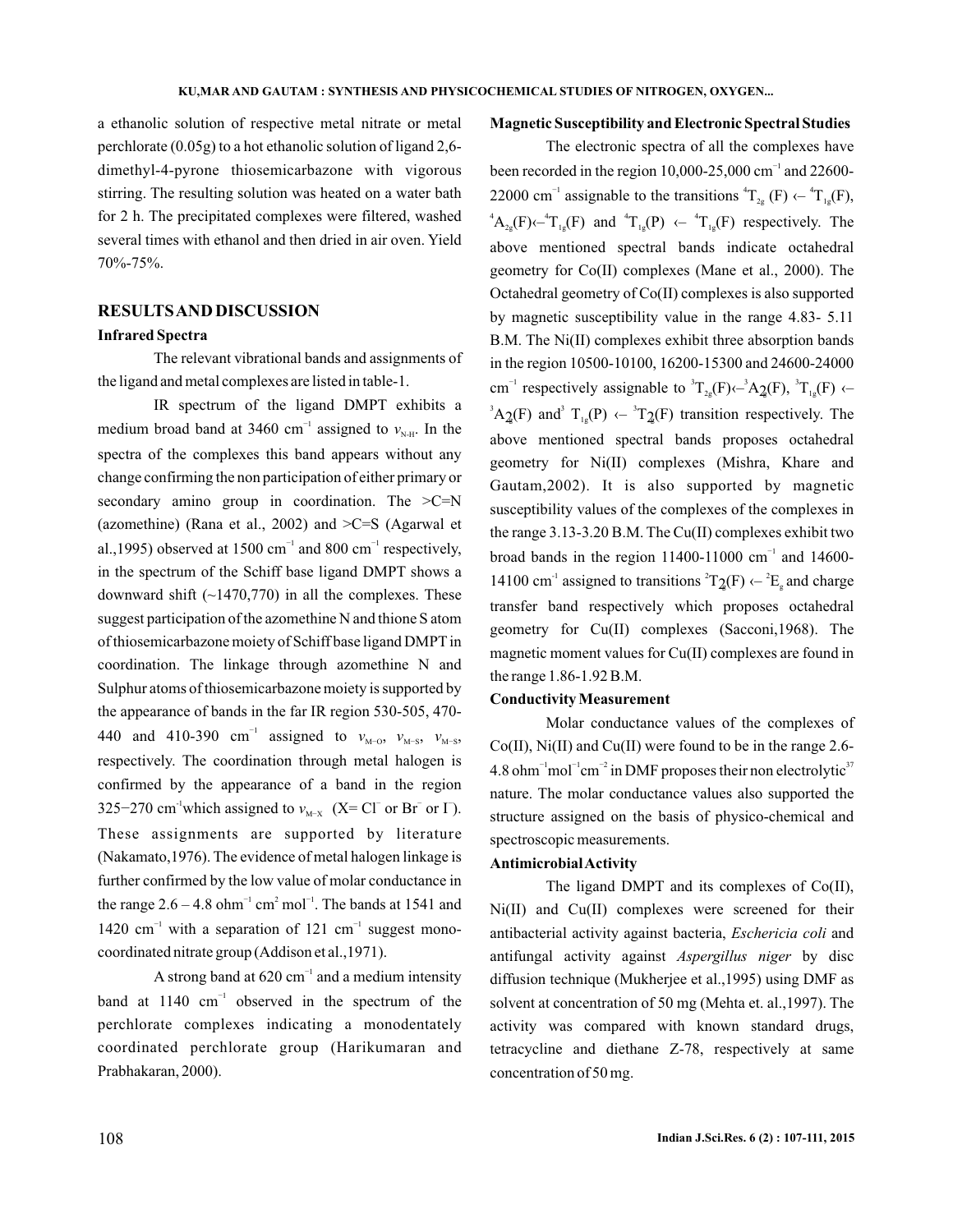| Compound                                         | Mol.   | %Analysis found (Calculated) |               |             |        | $\mu$ eff         | $\lambda_{\text{max}}$ electronic | $\Omega_{\rm m}$         | DT               |
|--------------------------------------------------|--------|------------------------------|---------------|-------------|--------|-------------------|-----------------------------------|--------------------------|------------------|
| (Colour)                                         | wt.    |                              |               |             |        | B.M.              | $\rm cm^{-1}$                     | $ohm^-$<br>$\text{cm}^2$ | (in °C)          |
|                                                  |        | M                            | $\mathcal{C}$ | $\mathbf N$ |        |                   |                                   | $\mathrm{mol}^{-1}$      |                  |
| DMPT (colourless)                                | 197    |                              | 58.03         | 25.53       | 6.76   |                   |                                   |                          |                  |
|                                                  |        |                              | (58.18)       | (25.45)     | (6.66) |                   |                                   |                          |                  |
| $[Co(DMPT)_{2}Cl_{2}]$                           | 529.93 | 13.04                        | 41.89         | 18.56       | 4.44   | $\overline{5.9}$  | 13700, 19300,                     | $\overline{3.1}$         | $\overline{260}$ |
| (Brown)                                          |        | (12.92)                      | (42.11)       | (18.42)     | (4.82) |                   | 22000                             |                          |                  |
| [Co(DMPT) <sub>2</sub> Br <sub>2</sub> ]         | 612.75 | 10.82                        | 35.12         | 15.22       | 3.93   | 5.7               | 13500, 19600,                     | $\overline{3.0}$         | 266              |
| (Brown)                                          |        | (10.73)                      | (34.98)       | (15.30)     | (4.00) |                   | 22400                             |                          |                  |
| [Co(DMPT) <sub>2</sub> I <sub>2</sub> ]          | 706.74 | 9.24                         | 30.07         | 12.93       | 3.38   | $\overline{5.11}$ | 13100, 19100,                     | 2.8                      | 253              |
| (Deep Brown)                                     |        | (9.16)                       | (29.87)       | (13.06)     | (3.42) |                   | 22300                             |                          |                  |
| $[Co(DMPT)2(NO3)2]$                              | 576.93 | 11.56                        | 37.57         | 16.31       | 4.21   | $\overline{5.8}$  | 12900, 19000,                     | 2.7                      | 257              |
| (Dark Brown)                                     |        | (11.48)                      | (37.43)       | (16.37)     | (4.28) |                   | 22400                             |                          |                  |
| $\overline{[Co(DMPT)]}$                          | 651.93 | 10.09                        | 32.83         | 14.20       | 3.82   | 4.83              | 13750, 19500,                     | 2.9                      | 267              |
| $(ClO4)2]$ (Brown)                               |        | (10.02)                      | (32.65)       | (14.28)     | (3.74) |                   | 22600                             |                          |                  |
| $[Ni(DMPT),Cl_2]$                                | 523.71 | 12.96                        | 42.27         | 18.36       | 4.76   | $\overline{3.16}$ | 10500, 10600,                     | 2.6                      | 250              |
| (Chocolate)                                      |        | (12.88)                      | (42.13)       | (18.43)     | (4.82) |                   | 24000                             |                          |                  |
| $\overline{[Ni(DMPT)_{2}Br_{2}]}$                | 612.53 | 10.63                        | 34.89         | 15.22       | 3.92   | 3.14              | 10200, 16300,                     | 3.4                      | 235              |
| (Red)                                            |        | (10.70)                      | (35.02)       | (15.31)     | (4.00) |                   | 24300                             |                          |                  |
| [Ni(DMPT) <sub>2</sub> I <sub>2</sub> ]          | 706.52 | 9.20                         | 29.99         | 12.94       | 3.34   | 3.19              | 10100, 16000,                     | $\overline{3.7}$         | $\overline{230}$ |
| (Reddish Brown)                                  |        | (9.13)                       | (29.80)       | (13.07)     | (3.42) |                   | 24400                             |                          |                  |
| $\overline{[Ni(DMPT)_{2}(NO_{3})_{2}}]$          | 576.71 | 11.52                        | 37.29         | 16.31       | 4.17   | $\overline{3.17}$ | 10300, 15600,                     | $\overline{3.9}$         | 240              |
| (Brownish red)                                   |        | (11.45)                      | (37.21)       | (16.35)     | (4.29) |                   | 24600                             |                          |                  |
| $\overline{\text{[Ni(DMPT)}_2(\text{ClO}_4)_2]}$ | 651.71 | 10.04                        | 32.70         | 14.35       | 3.69   | 3.13              | 10400, 15300,                     | 4.1                      | $\overline{210}$ |
| (Deep red)                                       |        | (9.98)                       | (32.66)       | (14.29)     | (3.74) |                   | 24500                             |                          |                  |
| [Cu(DMPT) <sub>2</sub> Cl <sub>2</sub> ]         | 528.54 | 13.61                        | 41.21         | 17.93       | 4.71   | 1.90              | 11300, 14300                      | 4.3                      | 230              |
| (Blue)                                           |        | (13.67)                      | (41.33)       | (18.08)     | (4.77) |                   |                                   |                          |                  |
| $\overline{[Cu(DMPT)_{2}Br_{2}]}$                | 617.35 | 11.40                        | 35.90         | 15.26       | 4.02   | 1.92              | 11400, 14600                      | 4.7                      | 220              |
| (Blue)                                           |        | (11.48)                      | (34.69)       | (15.13)     | (3.97) |                   |                                   |                          |                  |
| $[Cu(DMPT)2(NO3)2]$                              | 581.54 | 12.36                        | 37.12         | 16.37       | 4.20   | 1.86              | 11200, 14100                      | 4.5                      | 235              |
| (Blue)                                           |        | (12.27)                      | (37.00)       | (16.29)     | (4.25) |                   |                                   |                          |                  |
| $[Cu(DMPT)2(ClO4)2]$                             | 656.54 | 10.85                        | 32.24         | 14.26       | 3.77   | 1.88              | 11000, 14200                      | $\overline{4.8}$         | 236              |
| (Deep blue)                                      |        | (10.72)                      | (32.40)       | (14.17)     | (3.71) |                   |                                   |                          |                  |

## **Table 1: Analytical, Colour, Molecular Formula, Magnetic Susceptibility, Electronic Spectral Values, Molar Conductivity and Decomposition Temperature of the ligand DMPT and its Complexes**

DT = Decomposition temperature

 $[M(DMPT)_{2}X_{2}]$ 

 $M = Co(II)$  and Ni(II);  $X = CI^{-}$ , Br<sup>-</sup>, I<sup>-</sup>, NO<sub>3</sub><sup>-</sup> and ClO<sub>4</sub><sup>-</sup>;

 $M = Cu(II)$ ;  $X = CI^{-}$ ,  $Br^{-}$ ,  $NO_3^{-}$  and  $ClO_4^{-}$ ;  $R = Methyl$ 

It was observed that on comparison with references to antibiotic and fungicides the complexes were found to be more effective than ligands. The data indicates antibacterial and antifungal activity of complexes were found to be in the order  $Cu(II) > Ni(II) > Co(II)$ . It is established from the literature that the metal complexes shows enhanced antimicrobial activity than free ligand. This is due to chelation which reduces the polarity of metal ion due to partial sharing of its positive charge with ligand (Nishant et al., 2006). The chelation increases lipophilic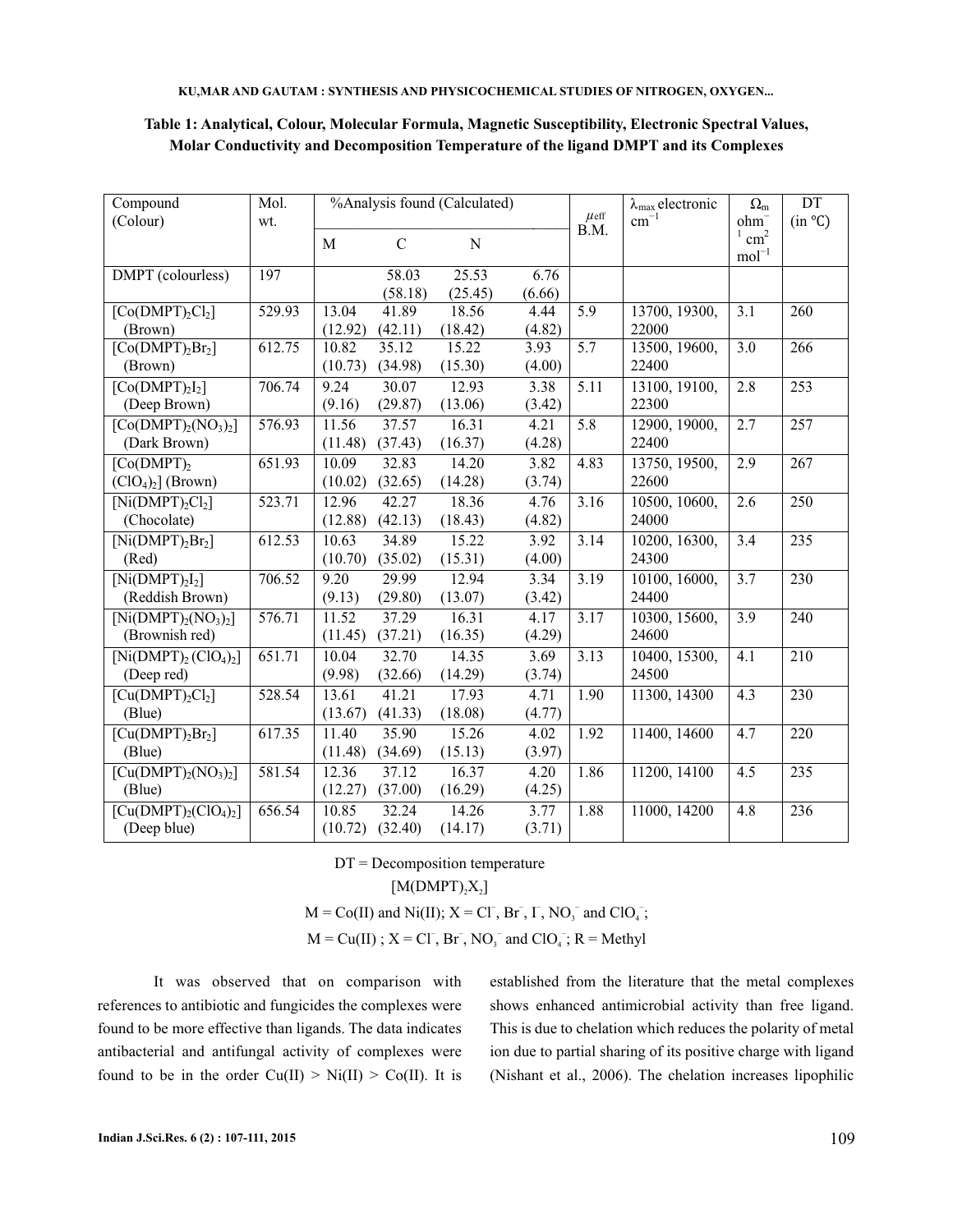

 $[M(DMPT), X_2]$ 

character in the complexes and results in the enhancement of fungicidal and antibacterial activity.

### **CONCLUSION**

Thus on the basis of above studies it is concluded that the ligand DMPT acts in a bidentate manner and coordination is proposed through azomethine N and thione S of thiosemicarbazone moiety. The remaining center of metal ion is satisfied by negative ions such as  $CI$ ,  $Br$ ,  $I$ ,  $NO_3^-$  or  $ClO_4^-$ . The geometry of the  $Co(II)$ ,  $Ni(II)$  and  $Cu(II)$ complexes are proposed to be octahedral in nature as shown in figure.

## **ACKNOWLEDGEMENT**

The author is grateful to the Principal, and teaching and non-teaching staffs of K.C.T.C. College, Raxaul for their support, co-operation and laboratory facilities.

## **REFERENCES**

- Council Chem; 25:137. Rai B. K., 2008. Synthesis and spectral studies on  $Co(II)$ ,  $Ni(II)$  and  $Cu(II)$  complexes with biologically active Schiff base ligands. J. Ind.
- **21** : 1023. Rana A., Dinda R., Sengupta R., Ghosh S. and Falvello L., 2002. Synthesis, characterization and crystal structure of cis-dioxo molybdenum(III) complexes of some potentially pentadentate but functionally tridentate (ONS) donor ligands. Polyhedron,
- OrgChem., 25: 679. Agarwal R. K. ,Agarwal H. and Chakarborti I.,1995. Synthesis and Stereo-chemistry of Dioxouranium (VI) coordination compounds of Thiosemicarbazones derived from 4- Aminoantipyrine. Synth. React. Inorg.Met-